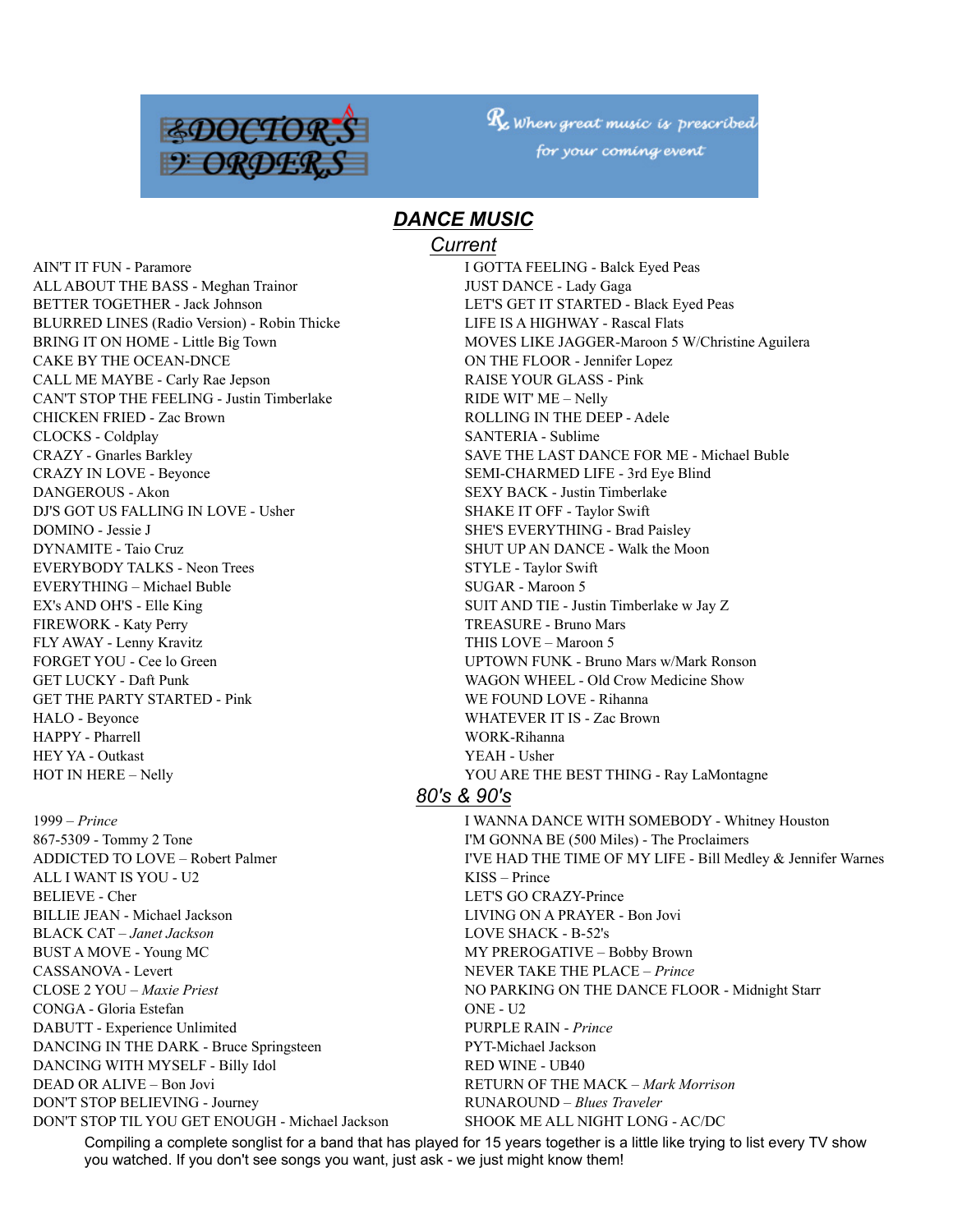EXPRESS YOURSELF - Madonna SHOOP – Salt 'n Peppa FOOTLOOSE-Kenny Loggins STEP IN NAME OF LOVE – R Kelley FUNKY CLOD MEDINA - Ton Loc THIS IS HOW WE DO IT - M Jordon GET ON YOUR FEET - Gloria Estefan VOGUE - Madonna HARD TO HANDLE – Black Crowes WHAT I LIKE - Romantics HOLIDAY - Madonna WHAT A FEELING - Irene Cara HOT BLOODED – Foreigner WILD THING - Tone Loc

BAD GIRLS - Donna Summer LADY MARMALADE – Patti Labelle BEAST OF BURDEN - Rolling Stones LAST DANCE - Donna Summer BOOGIE MAN - KC/Sunshine Band LET'S GROOVE TONIGHT - Earth Wind & Fire BOOGIE OOGIE OOGIE – Taste of Honey LONGTIME – Boston BRICKHOUSE - Commodores MARGARITAVILLE – Jimmy Buffet BROWN SUGAR - Rolling Stones MELISSA - Allman Brothers CAN'T GET ENOUGH OF YOUR LOVE – B. White NO WOMEN NO CRY - Bob Marley CELEBRATION - Kool and the Gang OH WHAT A NIGHT - Four Seasons DANCING QUEEN - Abba OLD TIME ROCK & ROLL - Bob Seagar DAZZ – Brick PLAY THAT FUNKY MUSIC - Wild Cherry DISCO INFERNO - The Tramps **PROUD MARY** - Tina & Ike Turner ELECTRIC SLIDE - Marsha Griffiths SEPTEMBER - Earth Wind & Fire FEEL LIKE MAKIN LOVE – Bad Company SHAKE YOUR BOOTY - KC/Sunshine Band FINS - Jimmy Buffet SOME KIND OF WONDERFUL - Grand Funk FREE BIRD - Lynyrd Skynyrd \*\*\*\* SUPERSTITION - Stevie Wonder GET DOWN TONIGHT - KC/Sunshine Band SWEET CAROLINE - Neil Diamond GIMMIE THREE STEPS - Lynyrd Skynyrd SWEET HOME ALABAMA – Lynyrd Skynrd GOOD TIMES – Chic TAKIN' CARE OF BUSINESS - BTO GOT TO BE REAL - Cheryl Lynn THAT'S THE WAY I LIKE IT - KC/Sunshine Band HOT STUFF - Donna Summers THE JOKER - Steve Miller I'M COMING OUT - Diana Ross TONIGHT - Kool & The Gang I WILL SURVIVE – Gloria Gaynor TURN THE BEAT AROUND – Gloria Estefan I WISH - Stevie Wonder WE ARE FAMILY – Sister Sledge INTO THE MYSTIC - Van Morrison WHAT IS LIFE - George Harrison JUNGLE BOOGIE - Kool & the Gang YMCA - Village People **\*\*\* Must buy the band a round to play this one**

FREEWAY OF LOVE - Aretha Franklin SWEET CHILD – Sheryl Crow/Guns 'n Roses GLORIA - Laura Brannigan WALKING ON SUNSHINE - Katrina & the Waves GLORY DAYS - Bruce Springsteen WANNA BE STARTING SOMETHING - Michael Jackson

#### *70's*

ALRIGHT NOW – Free KEEP IT COMIN' LOVE - KC/Sunshine Band DON'T LEAVE ME THIS WAY - Thelma Houston RAINDROPS KEEP FALLING ON MY HEAD - BJ Thomas

AIN'T NO MOUNTAIN HIGH ENOUGH - Marvin Gaye MOONDANCE - Van Morrison ALL SHOOK UP - Elvis Presley MUSTANG SALLY – Wilson Pickett/Commitments BROWN EYED GIRL – Van Morrison MY GIRL - Temptations BUILD ME UP BUTTERCUP - Foundations NOWHERE TO RUN - Martha & the Vandellas CAN'T GET NEXT TO YOU - Temptations PRETTY WOMEN – Roy Orbison CHAIN OF FOOLS - Aretha Franklin PROUD MARY - Creedence Clearwater Revival CRUISIN – Smokey Robinson REACH OUT (I'LL BE THERE) - 4 Tops DANCE TO THE MUSIC - Sly RESCUE ME - Fontella Bass DANCING IN THE STREETS - Martha & the Vandellas RESPECT - Aretha Franklin DO YOU LOVE ME - The Contours **RUNAROUND** SUE - Dion & the Belmonts DOMINO – Van Morrison SATISFACTION - Rolling Stones

#### *Motown, 50's & 60's*

AIN'T TOO PROUD TO BEG - Temptations MIDNIGHT TRAIN TO GEORGIA - Gladys Night

Compiling a complete songlist for a band that has played for 15 years together is a little like trying to list every TV show you watched. If you don't see songs you want, just ask - we just might know them!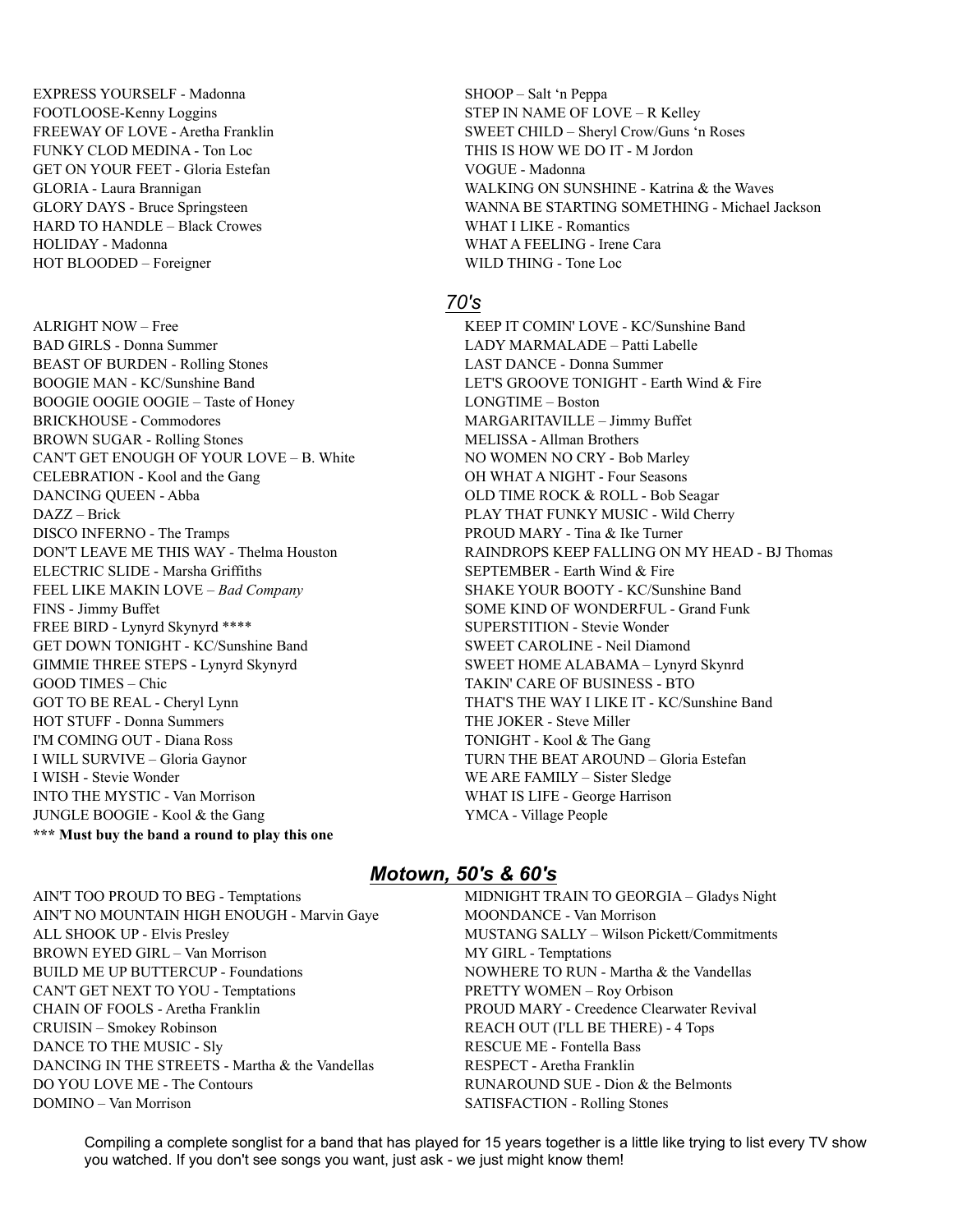GET READY – Temptations SAW HER STANDING THERE - Beatles GEORGIA ON MY MIND - Ray Charles SHOT GUN - Jr Walker GIMMIE SOME LOVIN' - Sam & Dave SHOUT - Isley Brothers GRAPE VINE – Marvin Gaye SOUL MAN - Sam & Dave I WANT YOU BACK - Jackson Five THINK - Aretha Franklin JOHNNY B. GOODE - Chuck Berry TWIST - Chubby Checker

ALL I WANT IS YOU - U2 LET'S STAY TOGETHER – AI Green AMAZED - Lonestar LET'S GET IT ON - Marvin Gaye BECAUSE YOU LOVED ME - Celine Dion LIGHTS - Journey BLESS THE BROKEN ROAD – Rascal Flats MAKING MEMORIES OF US - Keith Urban BRING IT ON HOME - Little Big Town ME AND YOU – Kenny Chesney CHASING CARS - Snow Patrol MELISSA - Allman Brothers COULD I HAVE THIS DANCE - Ann Murray MY MY MY MY - Johnny Gill CRAZY GIRL - Eli Young Band MY WISH - Rascal Flats CRAZY LOVE - Van Morrison NATURAL WOMEN – Aretha Franklin CRUISIN – Smokey Robinson PURPLE RAIN - Prince DRIFT AWAY - Doby Gray ROCKET MAN - Elton John EASY - Commodores SHE'S EVERYTHING - Brad Paisley EVERYTHING I DO – Brian Adams SHE WILL BE LOVED – Maroon 5 EVERYTHING - Lighthouse STAND BY ME - Ben E King FAITHFULLY – Journey THROUGH THE YEARS - Kenny Rogers HALO - Beyonce UNCHAINED MELODY - Righteous Brothers HAVE I TOLD YOU LATELY - Van Morrison WHEN A MAN LOVES A WOMEN-Percy Sledge I CAN'T HELP FALLING IN LOVE WITH YOU - Elvis WHEN YOU SAY NOTHING AT ALL - Alison Krauss I HOPE YOU DANCE - Lee Ann Womack WHIP APPEAL - Babyface I LOVED HER FIRST Heartland WIND BENEATH MY WINGS - Bette Midler IF I AIN'T GOT YOU – Alicia Keys YOU'RE STILL THE ONE-Shania Twain I'LL BE THERE - Jackson Five YOU ARE THE BEST THING - Ray LaMontagne KILLING ME SOFTLY WITH HIS SONG - Roberta Flack YOUR SONG - Elton John

GOOD LOVE - Little Rascals SIGNED SEALED DELIVERED - Stevie Wonder GROOVIN' - Young Rascals STOP IN THE NAME OF LOVE - Supremes HARD DAYS NIGHT - Beatles STOP THE LOVE YOU SAVE - Jackson 5 HAVING A PARTY - Sam & Dave SUGARPIE HONEYBUNCH - Four Tops HEATWAVE - Martha & the Vandellas SWEET HOME CHICAGO - Robert Johnson I FEEL GOOD - James Brown THE WAY YOU DO THE THINGS YOU DO - Temps KNOCK ON WOOD - Eddie Floyd TWISTING THE NIGHT AWAY - Sam Cooke KEEPS ME HANGING ON - Supremes UNDER THE BOARDWALK - The Drifters LA BAMBA - Richie Valens YOU KEEP ME HANGING ON - Supremes YOUR THE ONE THAT I WANT - Grease

#### *Ballads*

I'LL BE - Edwin McCain YOU ARE THE SUNSHINE OF MY LIFE - Stevie Wonder

### *Standards/Instrumental*

AS TIME GOES BY(CASABLANCA) - Dooley Wilson MEDITATION - Standard ANNIVERSARY SONG - Al Jolson MISTY – Johnny Mathis ALL I ASK OF YOU - Phantom of the Opera MOONDANCE - Van Morrison AT LAST - Etta James MOONLIGHT SERENADE - Glen Miller AUTUMN LEAVES - Standard MORE - Frank Sinatra AULD LANG SYNE MY WAY - Frank Sinatra BLUE BOSSA - Instrumental NEW YORK NEW YORK – Frank Sinatra BLUE MOON - Michael Buble PAPER MOON – Ella Fitzgerald DREAM A LITTLE DREAM - Ella Firzgerald SATIN DOLL – Duke Ellington EVERGREEN - Barbara Streisand SONG FOR MY FATHER - Boney James & Rick Braun FIELDS OF GOLD - Instrumental STRANGERS IN THE NIGHT - Frank Sinatra FLY ME TO THE MOON - Frank Sinatra TAKE THE A TRAIN - Duke Ellington

Compiling a complete songlist for a band that has played for 15 years together is a little like trying to list every TV show you watched. If you don't see songs you want, just ask - we just might know them!